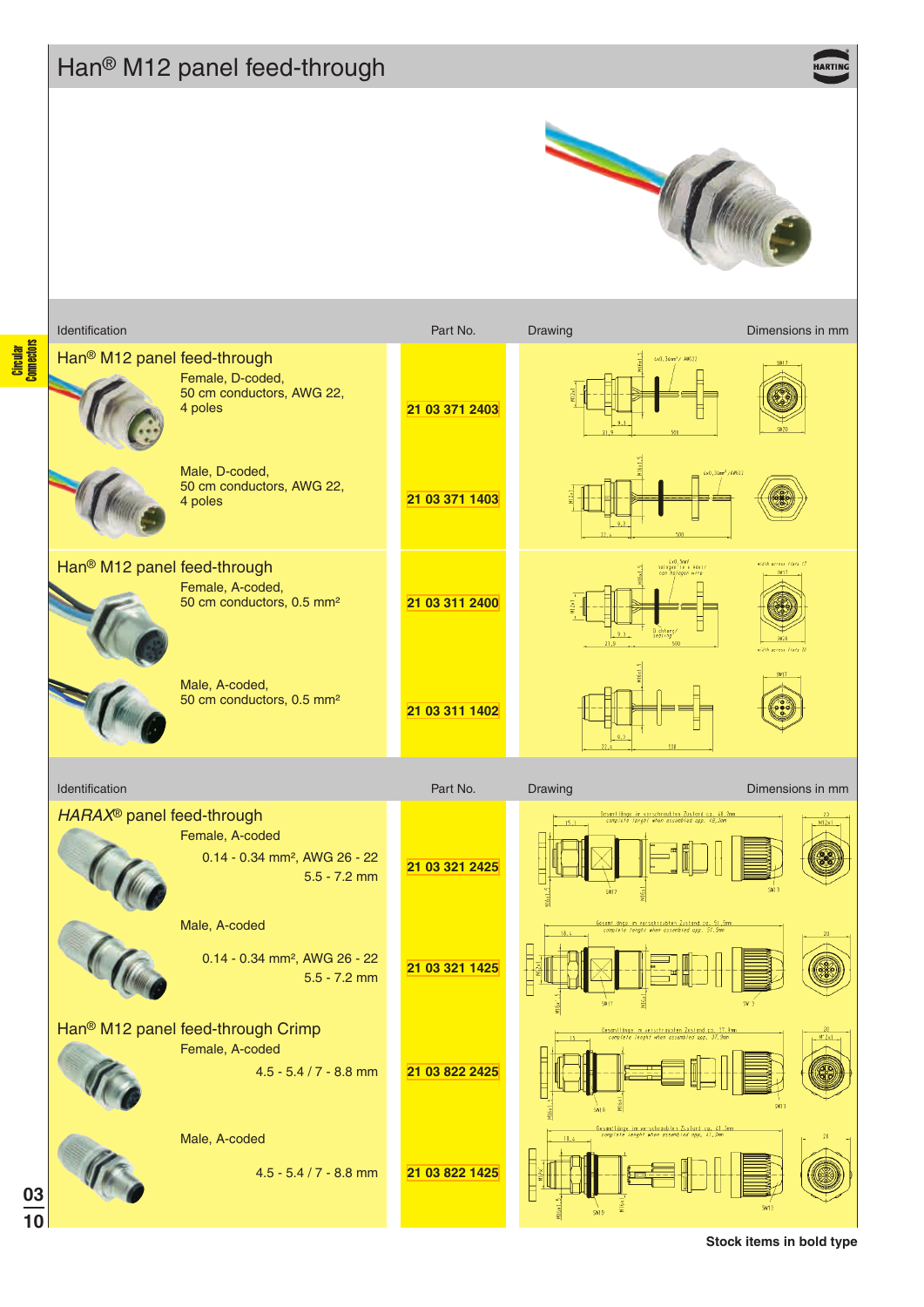

1) Other length on request **Stock items in bold type**